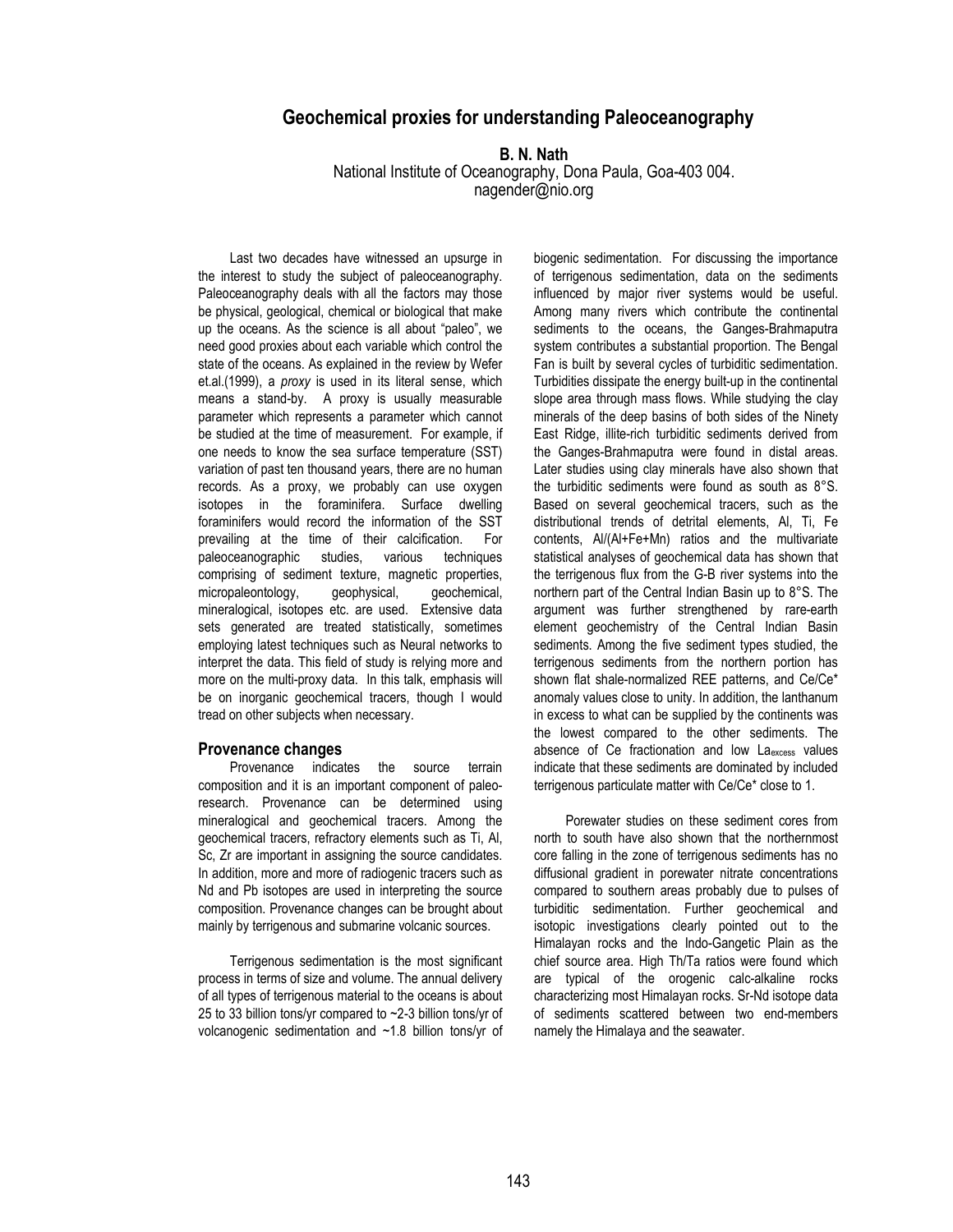

**Fig.1.** Sediment types are shown in the top left panel. Shale-normalized REE patterns of type 1 sediments representing the terrigenous sediments are nearly flat with a lack of light to heavy REE fractionation (on the bottom left). Porewater nitrate concentrations from the northern portion of the Central Indian Basin with suggested terrigenous influence has no diffusional gradient. Compare it with southern cores from biosiliceous sediments, where the diffusional gradients of nitrate are well defined and show a mirror image relation with sedimentary organic matter.

The contribution of terrigenous component to the marine sediments can be calculated from the concentration of Ti using the equation:

Terrigenous  $% = (Ti_{total}/Ti_{PAdS}) \times 100$  (Schroeder et.al., 1997),

PAAS representing the post-Archaean Australasian shale. Aluminium or titanium are generally used to calculate the terrigenous components. However, Ti is preferred over Al due to the possibility of large scavenged component of Al in the equatorial areas with pelagic sediments.

Titanium in PAAS (0.6%) is close to other shale values and average pelagic clay (0.55% and 0.5% respectively). The formula may not *stricto senso* represent the entire lithogenic material as the basalts may have larger Ti contents than PAAS and might contribute Ti to the sediments during the weathering.

On the other hand, the nonlithogenic (NL) fraction has been calculated as the difference between the total and lithogenic composition:

 $M$ e<sub>NL</sub> = Me<sub>total</sub> – [Altotal (Me/Al)<sub>crust</sub>]

This calculation assumes that all Al is lithogenic rather than the result of scavenging or biogenic production and is a reliable indicator of aluminosilicate materials. These are reasonable assumptions given the nearshore location of this study area and likelihood of significant terrigenous input.

## *Chemistry indicating clay-type*

Clay minerals can be diagnostic of climatic changes, as chlorite forms in high latitude, physical weathering regime compared to kaolinite which is predominantly a chemical weathering product and typical of tropical, humid climate conditions. Therefore, the clay mineral studies assume importance in interpreting past climatic and weathering regimes in the source areas. It is now proved equivocally that the chemical weathering is an important sink for atmospheric CO2. Though, the clay minerals can be easily determined using X-ray diffraction techniques, most of the methods are semiquantitative in nature. Substituting geochemical data as a proxy for clay mineral changes would be useful, as the major elements can be determined precisely with the available geochemical techniques. Changes in clay mineral with time can be deduced from elemental ratios. For example, K/Al can be used to determine the ratio of illite to kaolinite**.** clay minerals such as illite. The major element chemistry of the clay fraction in sediments is controlled by variation in K, Al, Mg, Si and Fe. The K content of clayey sediments is primarily bound to clay minerals, potassium feldspars and mica and basalts contain less K. No detectable K contents are noticed in biogenic material such as forams and other calcareous biota and negligible quantities in siliceous sponges. Moreover, illite-rich clays are considered as sinks for K.

K2O/Al2O3 ratio, which is used an index of alteration, has been used to decipher episodes of Himalayan orogeny and erosion from the sediment cores from the northern part of the Central Indian Basin. Two layers with micaceous sediments show a ratio around 0.2, which match with those found in the distal Bengal Fan sediments (ODP 116) younger than 1Ma and fall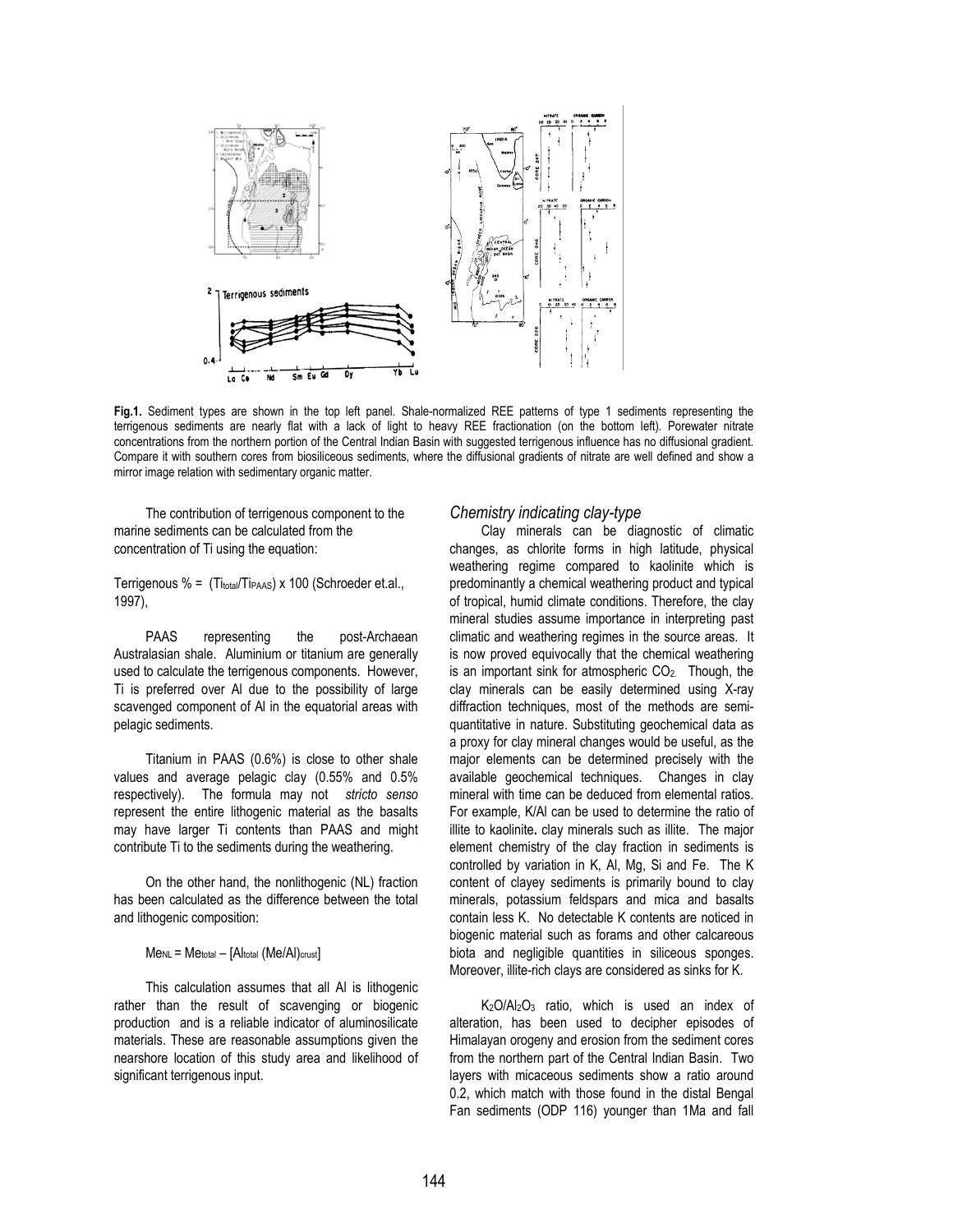within the range of Higher Himalayan Crystalline series. Though both illite and kaolinite are aluminosilicates, K is present in illite and not in kaolinite. Therefore, K/Al ratios should reflect the variation of these two minerals. Higher K<sub>2</sub>O/Al<sub>2</sub>O<sub>3</sub> ratios indicate the dominance of illite and also imply a physical erosion of high-grade metamorphic rocks such as HHC. The ratios also reflect the mixing of a 'primary' end member composed of illite derived from micas  $(K_2O/Al_2O_3=0.33-0.45)$  and a secondary end member chlorite (K<sub>2</sub>O/Al<sub>2</sub>O<sub>3</sub>=0). In addition, other tracers such as K/Ti and Ca/Ti, along with rare-earth element fractionation indices have been used clearly to distinguish the HHC derived sediments from the normal pelagic clays.



**Fig. 2.** (A) Plot of Ca/Ti versus K/Ti (bulk analyses of sediments) shows that the sediment sections containing mica fall in an array close to the composition of HHC series and illite+chlorite-rich clays of the Bengal Fan and away from smectite+kaolinite-rich clays. The sediment layers with pelagic signatures plot on the linear regression line, but fall away in a different array. (B) Variation in REE fractionation indices with depth. Changes at 20–25cm and 35–40 cm are drastic. The top four sections have lower La/Yb ratios than the typical ratios for continentally derived material.

K/Al ratios have also been used to determine the long term restoration pattern of an artificially disturbed abyssal seafloor.

*Ti/Al ratio as paleostream indicator*<br>The TiO<sub>2</sub>/Al<sub>2</sub>0<sub>3</sub> ratio in sediments has been tentatively used to deduce past changes in shallow-water stream energies. This approach relies on the fact that in crustal rocks titanium typically exists in insoluble, heavy minerals such as ilmenite, rutile, anatase and sphene. Disaggregation during weathering and subsequent transport with river water leads to hydrodynamic sorting of the crustal matter, and the higher the energies of the suspended matter, the larger will be the fraction of Tibearing minerals relative to Al-rich clay minerals. Laboratory experiments confirm that the  $TiO<sub>2</sub>/Al<sub>2</sub>O<sub>3</sub>$  ratio may be a tool as useful as particle size measurements to estimate the energy of a depositional environment. Under controlled conditions the resolution of the indicator is very high, and fractionation is easily recordable, even in the particle size range 1-4 µm. In natural environments, on the other hand, application of the index may be complex due to differences in the composition of source rocks. In the deep-sea environment the use of the TiO2/Al2O3 stream energy index is complicated by the ubiquitous occurrence of TiO2-rich seafloor basaltic matter. For instance, it was shown that the TiO2/Al2O3 ratio in deep-sea sediments decreases with increasing distance from the volcanic islands.

In five Deep Sea Drilling Project cores (213 217), which have been recovered in, and south of, the Bay of Bengal, TiO<sub>2</sub>/Al<sub>2</sub>O<sub>3</sub> ratios increase linearly with time from the Late Miocene to Recent. The increase reflects fan progradation and intensified bottom current activity on the southern Bengal Fan. These processes are related to the Himalayan elevation by factors such as the maturation of northern India river systems, evolution of orographic monsoon rains and elevation-attributed increases in denudation rates.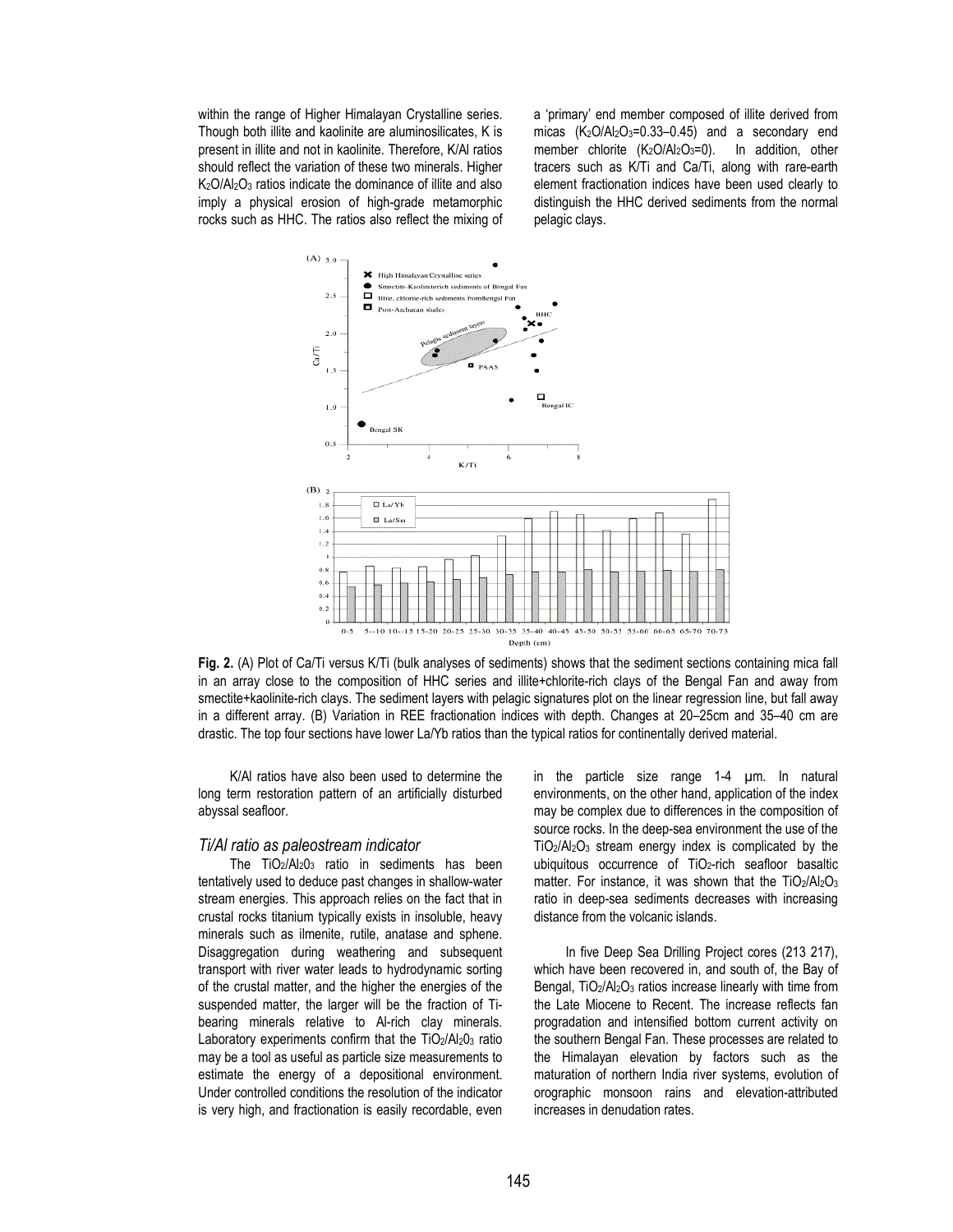

**Fig. 3.** Map of Bay of Bengal and central-eastern Indian Ocean with DSDP sites marked out. The dotted line shows approximate boundaries of the Bengal and Nicobar Fans. On the right, the distribution of TiO<sub>2</sub>\* in DSDP cores drilled on the sea floor adjacent to the Ninetyeast Ridge showing clear variations in the Cenozoic time scales indicating the change in intensity of stream energy index.

From an area with a well constrained source terrain composition, it was shown that Co and Cr are susceptible to secondary alteration. With the support of major and trace element data, it was demonstrated that REEs, high field strength elements, Th and Sc are good indicators of provenance. The ratios and discrimination plots involving REEs and refractory elements such as Ta, Zr, Hf and Th can be used in deciphering provenance from ancient sedimentary sequences, and discriminants involving Co, Cr, and U should be used with caution.

# *Index of alteration*

The chemical index of alteration (CIA = molar ratio of [Al2O3/(Al2O3+CaO\* +Na2O+K2O)]×100), is calculated from the major element results. This parameter quantifies more precisely the effect of chemical weathering on the rocks by loss of the labile elements Na, Ca and K. CIA for all feldspars is 50, and the mafic minerals biotite, hornblende and pyroxenes have CIA values of 50–55, 10–30 and 0–10, respectively. The secondary clay minerals and chlorite have CIA values of 100; illite and smectite, 70–85. Consequently, the CIA reflects the proportions of primary and secondary minerals in bulk samples. If the chemical response to climatic changes is rapid enough, then the CIA can be used as a climatic indicator.

Index of alteration has been estimated for the modern sediments from the southwestern coast of India and found that these areas are sinks for atmospheric carbon dioxide. CIA values were also compared with the sediment magnetic properties and the alteration over two cycles of glacial-interglacial time-scales from the Andaman Sea and the Bay of Bengal and it was found that the alteration is more intense during the southwest monsoon periods. Alternate indices of plagioclase feldspar dissolution and index of weathering have also been designed from major element ratios.



**Fig.4.** Chemical index of alteration variations and magnetic grain size sensitive ratios ARM/SIRM. Heinrich layers have been underlined. Note the good fit of the CIA values on the ARM/SIRM records in spite of a smaller resolution of the major element measurements.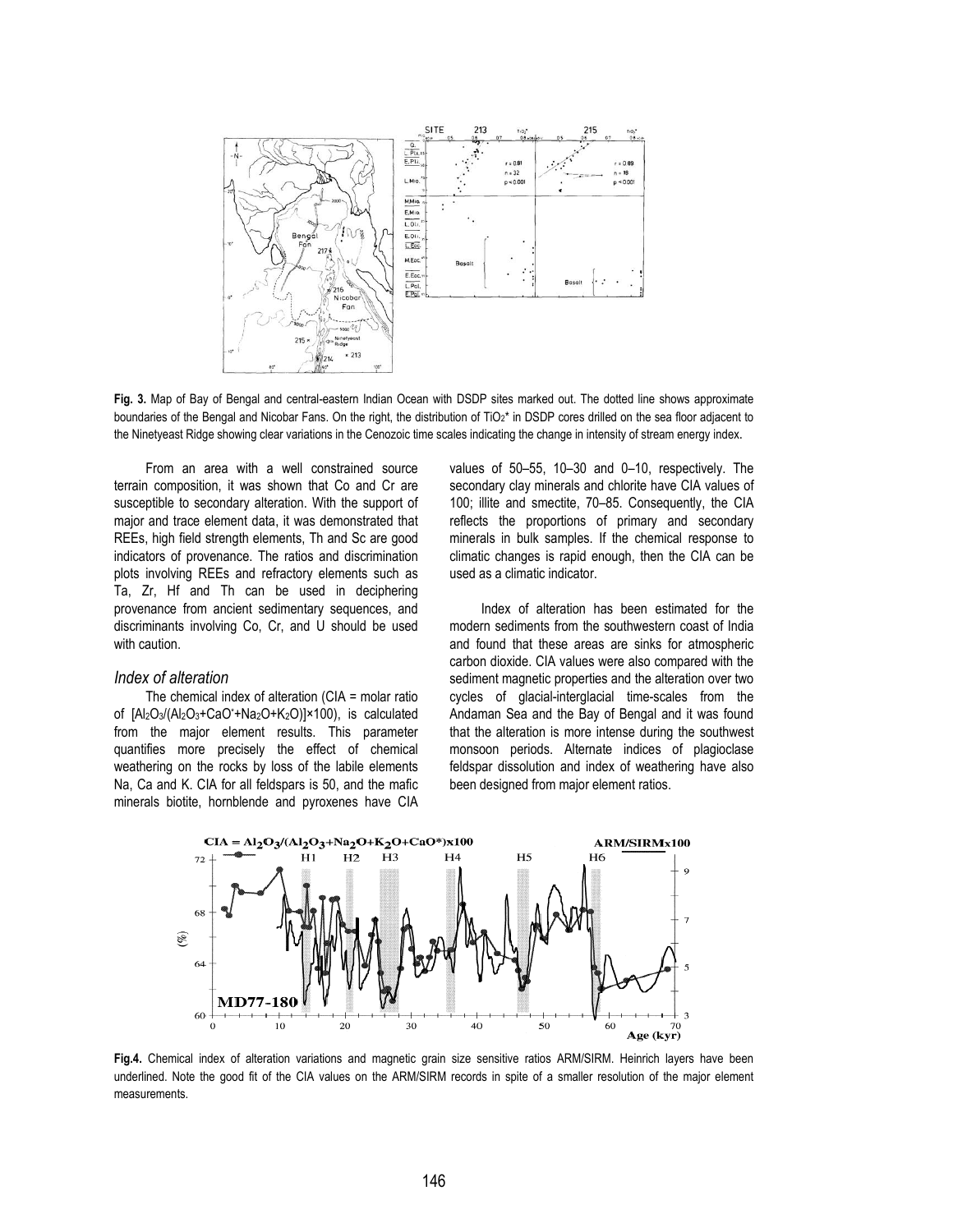# **Past primary productivity**

Sedimentary organic matter (C, N and P), calcium carbonate and opal constitute the bulk of the biogenic fraction of the sediments. The sedimentary organic matter is a result of production (through the growth of unicellular phytoplankton and zooplankton) and supply (export flux) from the surface waters. Paleoproductivity studies are intended to document temporal and spatial changes in the production of these biogenic components with time and also to discern the causes and effects of the productivity and its link to the Earth's climate. It is important to study the paleoproductivity because it accounts for the partitioning of carbon dioxide between ocean and atmosphere. Atmospheric CO<sub>2</sub> content in turn would affect the global heat balance and the climate.

Numerous proxies have been used to determine paleoproductivity. Biogenic remnants such as organic carbon, carbonate, opal or biomarkers together with barium, other trace metals such as cadmium and copper, or scavenged radionuclides such as 230Th have been used flux proxies.

Calcium carbonate is the easiest component to measure as this can react with mild acids such as acetic and HCl, evolving  $CO<sub>2</sub>$ . About one half of the world's ocean bottom is covered by carbonate sediments (>30%). While the larger benthic organisms such as mollusks, corals and bryozoa constitute the bulk of calcium carbonate in the near shore environs, the carbonate in continental slope and pelagic oceans are almost due to planktic remains of coccolithophores, foraminifera and pteropods. The production of planktic carbon is at maximum between latitudes of 50°N to 50°S coinciding with waters warmer than 10°C. While calcium carbonate is an important tool to decipher the paleoproductivity patterns, its distribution depends on the degree of preservation. Only half of the global export flux of planktic carbonate finally accumulates on continental slopes and the deep sea. The productivity signal is modified because the carbonate tends to dissolve after deposition, increasing dissolution with increasing pressure which is dependent on the water depth. Thus, the elevated areas such ridges and seamounts are carbonate rich in comparison to nearly zero concentrations in the deep abyssal plains. The degree of dissolution/preservation is controlled by: 1) saturation state of seawater with respect to calcite and aragonite; 2) the time of exposure at sediment-sea water interface; 3) organic carbon content or the amount of organic coatings on the planktic carbonate particles. Carbonate dissolution follows a cyclic pattern in the Pacific sediments. However, it would be good to have an index of carbonate dissolution in order to use the carbonate as a proxy. Recently, carbonate dissolution rates were evaluated using Ba(ex) and carbonate MAR during glacial and interglacial periods. The newly developed Ba/Ca ratio is based on the proportional variation of carbonate and Ba(ex) MARs. However, this has not been tested thoroughly.

Organic carbon (Corg) is a good proxy of paleoproductivity since it is the basic element of all the biota. The pattern matching between the C<sub>org</sub> content of the sediments and the productivity in upper ocean has led to the use of Corg as a productivity proxy. However, it was debated in the early ninetees whether the organic carbon variation is due to the productivity or preservation. Only a very small part of the organic matter produced in the upper ocean reaches the abyssal sea floor. Throughout its transition through the water column, organic carbon undergoes degradation through microbial and chemical processes. On reaching the seafloor, it is further degraded making only small portion available (labile portion) for the benthic biota for their consumption. Through early diagenetic reactions involving facultative bacteria, organic matter diagenesis takes place at the sediment-water interface. Therefore, the carbon preserved in the geological record is mostly refractory in nature and thus useful as a productivity tracer. Now, it is generally agreed that the organic carbon content is a result of productivity driven bottom water oxygenation conditions. However, factors such as sedimentation rates, local productivity, water depth, sediment mineralogy, texture and surface area, particle winnowing, dilution, biological mixing, and irrigation, local topographic variation, oxygen exposure time are other controlling factors.

Though there are several factors controlling the sedimentary C<sub>org</sub>, it has been used extensively to estimate the paleoproductivity. Atleast 3 empirical relations are used to estimate the paleoproductivity, which are as follows:

1) PaP =  $333.C<sub>ora</sub>$ .DBD.SR<sup>-0.3</sup> proposed by Mueller and Suess (1979)

2) PaP = 5.31(Corg.DBD)0.71.SR0.07.z0.45 by Stein (1986) 3) PaP =  $61.39 (C_{org}.DBD.SR/10)^{0.25} S R_{cf}.0.049 Z^{0.15}$  by Sarnthein et.al., (1992)

### where

PaP is paleoproductivity ( $g$ Cm- $2a^{-1}$ ), C<sub>org</sub> is organic carbon (wt.%), DBD is dry bulk density (g  $cm^{-3}$ ), SR is the sedimentation rate in cm  $ka^{-1}$ ,  $SR<sub>cf</sub>$  is the  $C<sub>org</sub>$ -free sedimentation rate (cm ka-1) calculated with the equation of SR.(1-Corg/100) and z is the water depth. The equations include a factor of 10 to convert from [gC cm-2ka-1] to [gCm-2a-1]. Generally, it is considered that the first equation is more applicable for sediments with a high amount of terrigenous components, and the third equation is more suitable to predominantly biogenic sediments in the pelagic environment.

Organic carbon content can be used as a guide in estimating the biogenic flux of metals to the sediments.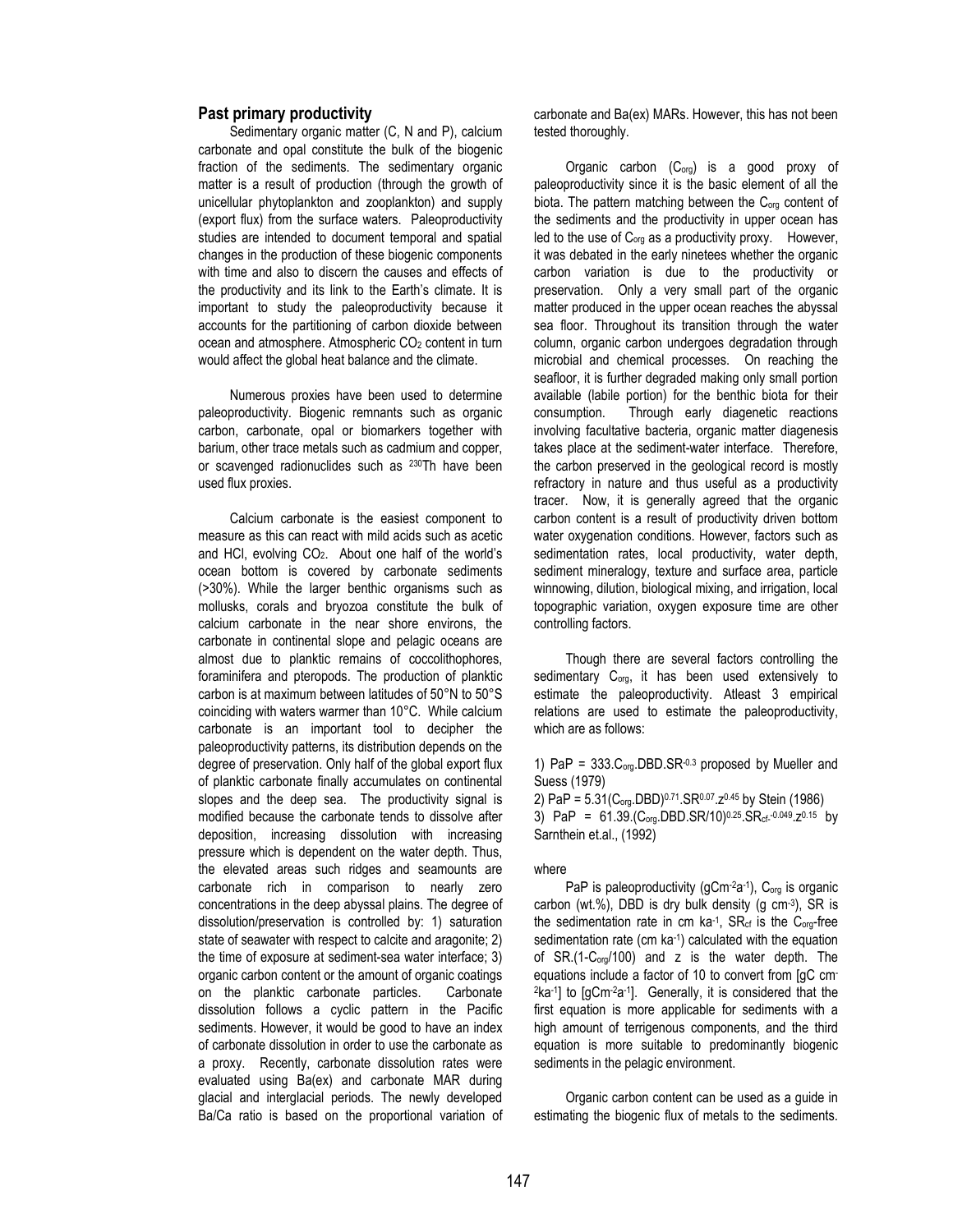Accumulation rate of nonlithogenic metal in sediment has been used to calculate the biogenic flux of metals to the sediment, F<sub>NL</sub>, that would be needed to produce the enrichments of Cu, Ba, Cd, Mo, U, and V observed in the sediment cores using the formula

 $F_{NL} = \{ [Me]_{NL}$ . MAR $\}$ /OC burial efficiency

where MAR is the mass accumulation rate determined from porosity and sedimentation rate. This is suitable for areas where the burial rate of metals at the same rate as particulate organic carbon and that the OC burial efficiency is constant over time. It can be so assumed when it can be ascertained if all the observed fluxes have organic matter as the only source of trace metals to the sediment.

Among the various proxies for determining the paleoproductivity,  $C_{ora}$  and  $CaCO<sub>3</sub>$  are plaqued by dissolution and sedimentation rate effects and comparatively, opal may be less prone to these effects. Barium content in sediments is being used extensively as a productivity tracer. Barium enrichment in modern deep-sea sediments has been linked to the biogenic productivity by several workers. Although the causal relationship between barium and productivity is not yet understood, the reason for attributing this has been the presence of barium-enriched zones in the upwelling intense equatorial divergence and high productive Indo-Pacific regions.

The amount of biogenic barium (Babio) in the sediment can be derived from normative calculations by subtracting the estimated terrigenous barium ( $Ba<sub>ter</sub>$ ) from the measured total barium content ( $Ba<sub>tot</sub>$ ) as

$$
Babio=Batot-Batern
$$
 (1)

where Ba<sub>terr</sub> is calculated using the measured total Al content  $(AI_{tot})$  and a given value for the terrestrial Ba/Al ratio (Ba/Al)<sub>terr</sub>:Terrestrial values can be used from the known source geochemical data.

Baterr=Altot<sup>x</sup>(Ba/Al)terr

To assess past changes in the concentration of barium in seawater, an indirect approach based on the algorithm developed by Dymond et.al., (1992) which links the flux of biogenic barium and the concentration of dissolved barium in seawater to (paleo) export productivity:

$$
P_{\text{new}} = \left(\frac{F_{Ba} \cdot 0.171 \cdot Ba^{2.218}z^{0.476 - 0.00478 \cdot Ba}}{2056}\right)^{1.504}
$$

where *P*<sub>new</sub> is the export productivity (qC.m<sup>-2</sup>.a<sup>-1</sup>), *F*Ba is the flux of biogenic barium (mg.cm−2.kyr−1), which is the accumulation rate of biogenic barium corrected here for a constant preservation rate of 30%, *Ba* is the concentration of barium in seawater (nmol.kg1), and *z* is the water depth (m).

The barium distribution in five DSDP drill cores (Sites 213-217) from the eastern Indian Ocean north of and below the present productivity equatorial zone has been studied to trace the plate movement below the equatorial upwelling zone on a time scale of millions of years. Since excess Ba in present day sediments is associated with productive zones and also because Ba is relatively insoluble and barite is thermodynamically stable under deep-sea conditions, it has been assumed that the sediment would record higher Ba contents when passing under the high productivity regions and therefore, gives an idea about the rate of plate movement. Sites 213-217 are particularly suitable for such a study, since they have been drilled in a northsouth traverse, along the 90ºE ridge, and thus follows the northward passage of the Indian plate beneath the equator.

Barium is not only present as discrete barite particles derived from productivity but also as a trace element in the other sediment constituents contributed by detrital, andesitic, hydrogenous and hydrothermal sources. Therefore, for an effective use of Ba as a proxy for productivity, it is necessary to evaluate the contribution of barium from these sources to the total barium of the sediment. Total Ba content in sediments, removed from high terrigenous sources, itself would be a good proxy.

Though Ba is a potential proxy for the paleoproductivity in deep-sea sediments, Ba deficiency was noted in the near-shore sediments off Namibia, in sediments of Baja California upwelling system, at ODP site 680 off Peru and ODP site 724 off Oman Margin. Sediments from all these locations contain higher organic matter and yet depleted in Ba. This is because, the high sedimentation areas such as the above have shallow sulphate reduction zones and due to the diagenetic processes, the Ba productivity signal is obliterated. In addition, diagenetic barite is a common precipitate (from porewater) in highly anoxic sediments. Ba is also involved in hydrothermal input and removal processes and hydrothermal barite is of quantitative importance in the immediate vicinity of venting sites. Therefore, Ba may not be suitable productivity proxy for both anoxic and hydrothermal sediments.

Other factors which may alter the biological signal of Ba are: (1) diagenetic sequestering of Ba with Mnoxide phase, (2) fluid expulsion with cold seeps from deeper remobilization or barium in the zone of sulphate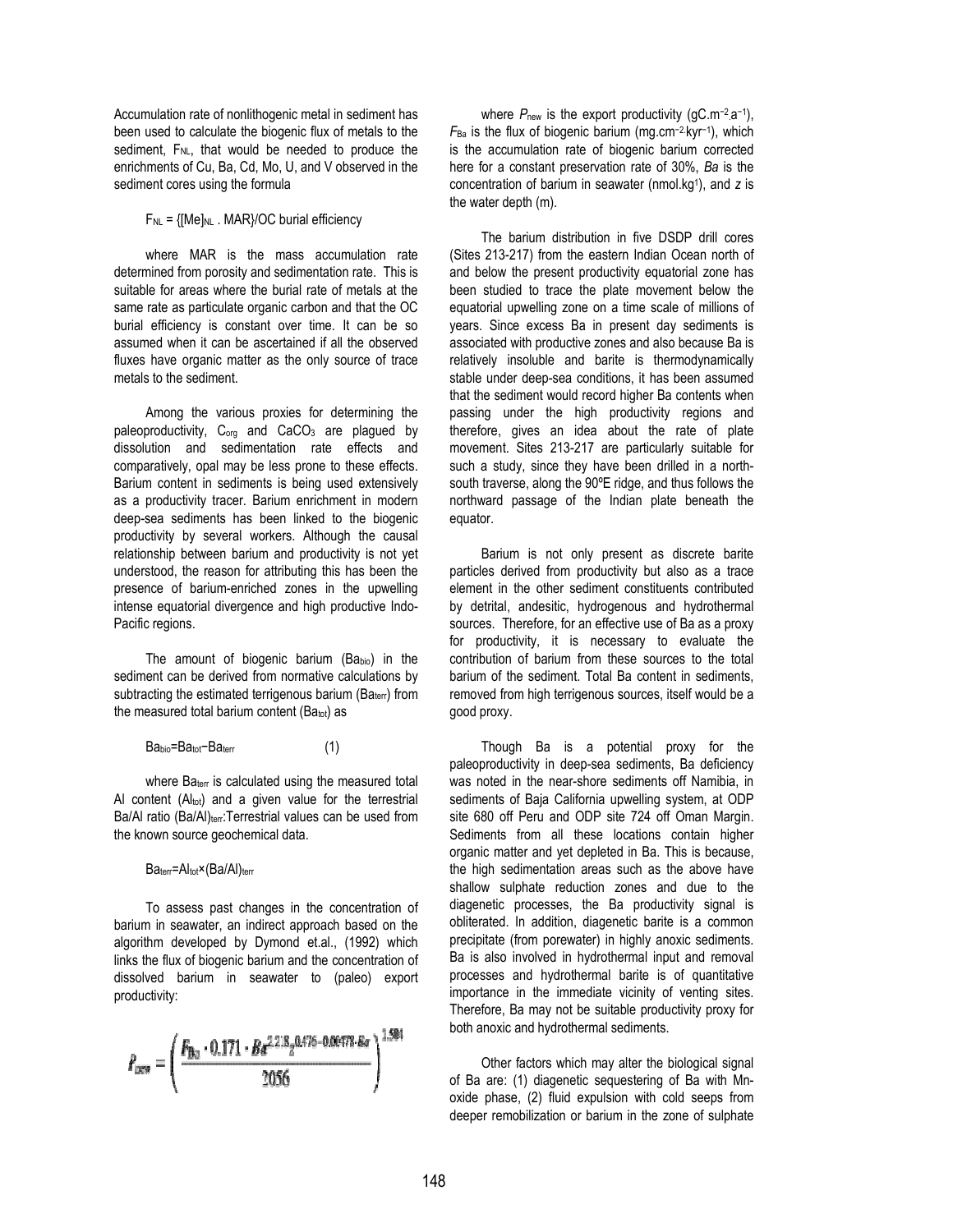depletion followed by formation of authigenic barite in the near surface sediments. Given these problems and apparent budgetary problems in balancing the Ba accumulation, it was suggested that Ba is unreliable as the sole tool for reconstructing paleoproductivity but may be useful in certain environments in concert with productivity tracers. It was also suggested that the Ba concentrations can be used to qualitatively determine the paleoproductivity, but quantitative estimates of paleoproductivity using equations should be used with caution.

Various paleoproxies were used on a wide range of timescales in varied oceanographic regimes. However, paleoproductivity reconstructions using more than one of the proxies have not been compared at many areas. This can be done by converting geochemical data to C<sub>export</sub> using published algorithms.

# **Geochemical tracing of past monsoonal strength**

The summer monsoon in the Indian Ocean tropics and adjacent continents is the dominant climatic feature and it is one of the Earth's most dynamic climatic phenomena resulting from ocean-continent-atmosphere interactions. The higher runoff and strong winds during the monsoon season brings enormous loads of clastic sediments to the oceans through rivers or through the atmosphere. The success or failure of the monsoonal rains affects almost every phase of life both in South Asia and North Africa. Good rainfall is necessary for higher food production and water sufficiency in these areas. It is thus necessary to be able to predict the monsoonal variability. For constructing the models to predict the monsoon, it is necessary to understand the past variation of monsoons. Several tools were used to infer the strength of the past monsoons from the sedimentary records.

Accumulation rates of biogenic carbonate, biogenic silica/opal and organic carbon have been linked to the monsoon-induced upwelling, which gets support from the sediment trap results of the western Arabian Sea. The data collected during an Indo-German co-operative project has indicated that about 70% of the annual biogenic flux to the seafloor occurs during the summer monsoon. Since the sediment trap data represents the present day sedimentation patterns, one may consider using these chemically-determined parameters as proxies for monsoon related upwelling. However, as mentioned in the past productivity section, the CaCO<sub>3</sub> and Corg concentrations are prone to alteration either due to higher sedimentation rates or due to variations in alkalinity of the seawater on longer time scales. For example, C<sub>org</sub> invariably degrades to the same low values (0.1 to 0.2%) in most of the deep-sea sediments regardless of delivery rate to the seafloor and hence has limitations. Consequently, studies on high frequency changes in the major sediment components on the orbital time from the Oman margin reveal that increases in mass accumulation rates (MAR - a function of concentration of component in question, linear sedimentation rate and the dry bulk density of sediments) of CaCO<sub>3</sub> and C<sub>org</sub> do not coincide with strong monsoons. Unless, we are able to fully remove the effects of sedimentation rate enhanced preservation of Corg, organic matter accumulation cannot be used as a reliable index of monsoon variability. Similarly, dissolution features were noticed in carbonate skeletons in sediments even those above the lysocline, which were induced by higher C<sub>org</sub> contents. Compared to these two proxies, biogenic opal is less sensitive to pH changes, more resistant and little alteration of the opal signal is likely due to post depositional diagenesis. Changes in opal accumulation rates in Oman ridge sediments matched well with other monsoonal indices.

In addition to the carbonate, C<sub>org</sub>, and opal, foraminiferal assemblages and stable isotopes of C and N were also used. As these proxies will be discussed in specialized talks, these are not repeated here. We will consider the utility of inorganic geochemical tracers for reconstructing the past monsoonal variations and the upwelling intensity. Ti/Al and Ba/Al ratios were been used successfully in interpreting the past variations of monsoonal strength and the upwelling intensity. Downcore records of excess Ba (excess over that can be supplied through terrestrial/lithogenic sources) in the northwestern Indian Ocean sediments to identify the pulses of high paleoproductivity. A striking correspondence between the Ba/Al profile and the planktonic foraminiferal 18O record and the occurrence of Ba peaks deposited during interglacial periods was noticed. Spectral power, coherence and phase from a time-series analyses of Ba/Al content was similar to the proxy-ice volume at both eccentricity (100 kyr) and obliquity (41 kyr) time frequencies of orbital forcing. Considering the refractory and relatively immobile nature of Ti and its concentration in the coarser sediment fractions, Ti/Al ratio in the Arabian Sea sediments has been used to study the wind intensity associated with monsoons following the success of using this ratio to study the fluctuations in the intensity of Aeolian transport associated with glacial/interglacial cycles in the eastern Pacific off Peru. Ti/Al record off Peru was interpreted to be influened by trade wind velocities modulated by global boundary conditions. The ODP record from the Arabian Sea has shown that the Ti/Al peaks were dominant at the precessional intervals (23 kyr) and matched with other monsoonal indicators such as the maximum abundances of foraminifera *G.bulloides*, MAR of opal, lithogenic grain size and pollen record, and thus have been used as proxy.

Rb/Al and REE abundances were used in addition to Ba, Cd and Mg in linking subtropical monsoon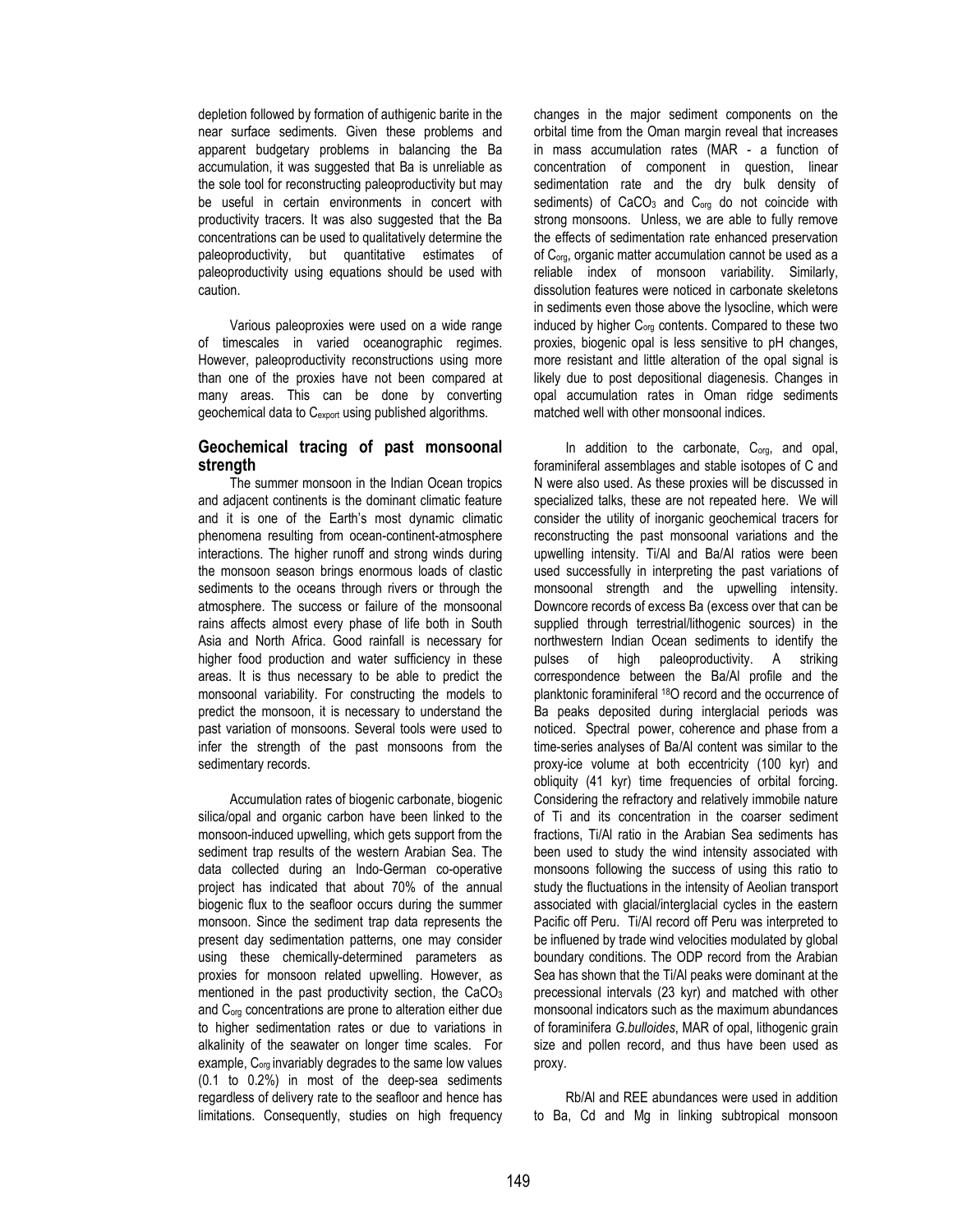occurring in the Arabian Sea to the high latitude climate (Greenland and Antarctica). While Ba, Cd and *G.bulloides* abundances were used as proxies for upwelling intensity, Rb/Al was used as an indicatory dust flux from the Arabian deserts. Terrigenous content (%) calculated with the help of these parameters has been used as a proxy indicator for aridity and humidity in Arabia. Based on all these parameters, it was found that the southwest monsoon system has high frequency variability and sub-Milankovitch periodicities of 1785-, 1450- and 1150-years and also found that the southwest monsoon climate shares features with the climatic evolution in both polar hemispheres.



**Fig. 5 .** Prewhitened spectra of geochemical tracers in a sediment core from the Arabian Sea. Cadmium and G. bulloides have been used as tracers of upwelling and the other the remaining four variables have been used to trace the dust discharge tracers; Rb/Al to trace the northeast monsoon winds and Mg content, dolomite and REE abundances as the proxies of Arabian northwesterlies (Source: Sirocko et.al., 1996; Science, 272: 526-529)

## **Tracing the past oxygenation conditions**

An understanding of past oxygenation conditions of the sedimentary environment is important in understanding the genesis of certain ore deposits such as black shales and also the past  $CO<sub>2</sub>$  sequestration levels by the oceans. Water column oxygenation exerts a major control on the abundance and type of organic matter preserved and also on many trace and minor elements. This is mainly because some trace metals have multiple valency states on the Earth's surface conditions and these typically have different solubilities in oxygenated or oxygen deficient seawater, or are partitioned between the solid and solution phases to different extent under different redox conditions. In addition to Corg, some other elements which undergo changes in response to oxygen levels in water column are Cr, Mn, Mo, Re, U, V, Ce, Cd, Zn, and I. Similarly, these elements also respond to changes in the interstitial water within the sediments. Therefore, it is important to differentiate between the changes undergone within the water column or the sediment column.

Using some of the above tracers, paleoclimatic interpretations such as the 1) expanded oxygen minimum zone in the Indian Ocean during the late Miocene-early Pliocene ; 2) fluctuation in the OMZ in the Arabian Sea; 3) anoxia during the last glacial period were interpreted. However, the timescales of oxidation kinetics may be different and there could be a mismatch between some of the tracers. In addition, multiple processes control variation in some of the tracers. For example, the magnitude of Ce anomaly (anomaly with respect to its trivalent REE neighbors) would depend on 1) influence of depositional environment, 2) proximity to source areas, 3) redox conditions within the sediments, 4) lithological and diagenetic control, and 5) the carbonate content.

Based on the geochemical behaviour of some redox sensitive elements in modern and ancient sedimentary environments, it has been considered that the occurrence of U enrichments in sediments as a reliable guide for inferring suboxic to anoxic bottom water conditions. Lack of significant reduction of U (VI) to U (IV) has been recorded in the suboxic and anoxic waters of Cariaco Trench and the Black Sea. Nevertheless, a significant increase in porewater and solid phase U concentrations are found at shallow subsurface depths in the Black Sea and off California where the bottom waters are suboxic. Such enrichments have encouraged the sedimentary geochemists to use the ratio of U to Th as a redox indicator (see Nath et.al., 1997 for discussion). Since Th is immobile in low-temperature environments, the ratio is sensitive to changes in U supplied from seawater. In turn, U variation depends on the redox state of seawater, with fixation of low valency U under reducing conditions, U/Th ratios above 1.25 have been used to infer suboxic and anoxic conditions in Upper